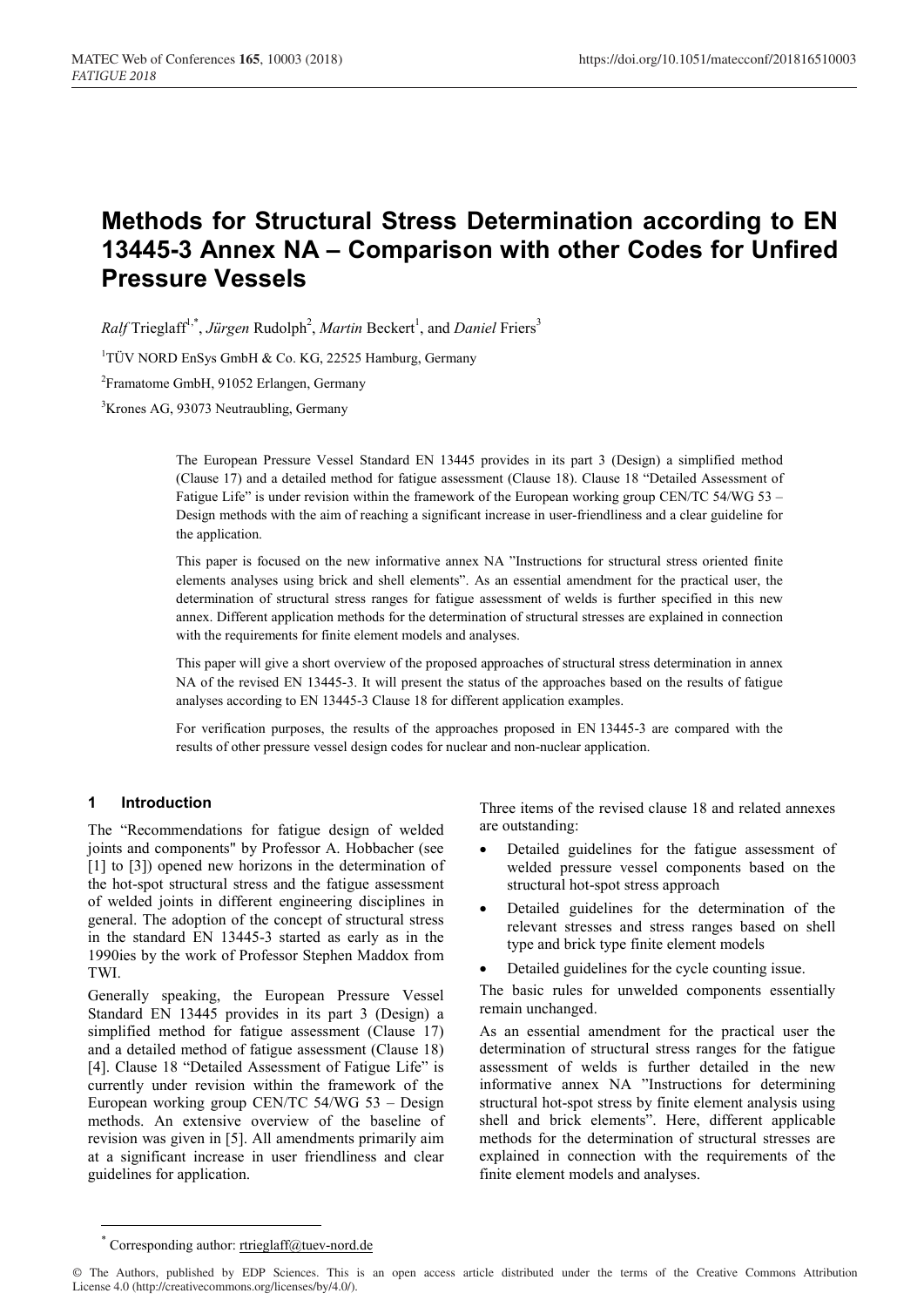As mentioned before the concept of structural stress was introduced into Clause 18 "Detailed Assessment of Fatigue Life" of the standard EN 13445-3 as early as 1990 by Professor Stephen Maddox from TWI. This concept was quite new for pressure vessel designers who usually performed fatigue analysis using fatigue curves based on the tests of smooth, unnotched and polished standard specimens in connection with some weld factor. In 2002, the standard EN 13445-3 was published with rules transposing the results of (component) fatigue tests on welded specimens performed in laboratory. Nevertheless, it paved the way to catch up with overall technical developments of the fatigue design of welds in other engineering fields. Besides fracture mechanics based crack propagation approaches the widely applied methods for the fatigue design of welded structures are (see [1] to [3]):

- Nominal stress approach
- Structural stress approach
- Notch stress approach.

# **2 Overview on the revised EN 13445-3, Clause 18 [4]**

The nominal stress approach (e.g. design S-N curves of Eurocode 3 [6] and IIW Guidelines [1]-[3]) constituted the basis of the EN 13445 S-N curves for weld details. The design S-N curves are described by the equivalent stress range  $\Delta\sigma$ , and the fatigue life in cycles N. C is a constant dependent on the fatigue class and a slope of  $m = 3$  was imposed when deriving component design curves up to  $5 \cdot 10^6$  cycles (m = 5 up to  $1 \cdot 10^8$  cycles for variable amplitude loading). The design curves refer to particular weld details, because the stress concentration effect of the weld detail is already included in the S-N curve. The assignment of the welding details to the design curves (fatigue classes) is based on (the equally revised) table 18-4 in [4].



Figure 1: Fatigue design curves for welded components according to [4]

The application of the structural hot spot stress concept in EN 13445-3, Clause 18 [4] was discussed in detail in [5]. Detailed in Annex NA of EN 13445-3 [4] the determination of the structural hot-spot stress can be based on (see Fig. 2):

Linear extrapolation of the stress on the surface (usually at distances  $l_1=0.4e$  and  $l_1+l_2=1.0e$ ) in shell type or brick type finite element models

- Quadratic extrapolation of the stress on the surface usually at distances  $l_1=0.5e$  and  $l_1+l_2=1.5e$  and  $l_1+l_2+l_3=2.5e$  in shell type or brick type finite element models
- Linearizing the stresses through the section thickness (path linearization in brick type finite element models)
- Geometric removal of the stress singularity by rounding the weld with an appropriate radius (CAB concept according to [9])
- Use of the stress at a position of 2.5 mm in front of the weld toe (Haibach concept [10]) usually in brick type finite element models.



**Figure 2:** Methods for the determination of the structural hot-spot stress according to [4]

In the case, that the calculated linearized stress range *Δσeq,mech* exceeds twice the material's yield strength, a correction factor should be applied to account for effects of material plasticity [4]. The following defines this factor *ke*:

$$
k_e = 1 + A_0 \left( \frac{\Delta \sigma_{eq,mech}}{2R_{p0.2T}} - 1 \right)
$$
 (1)

The factor  $A_0$  depends on the materials tensile strength. For ferritic material with *500 MPa*  $\le R_m \le 800$  *MPa*,  $A_0$ is calculated by the following formula:

$$
A_0 = 0.4 + \frac{R_m - 500MPa}{3000MPa} \tag{2}
$$

The corrected stress range is given by the following formula:

$$
\Delta \sigma_{eq} = k_e \cdot \Delta \sigma_{eq,mech} \tag{3}
$$

- *k*e is the plasticity correction factor for stress due to mechanical loading
- *Δσeq,mech* is the equivalent stress range due to mechanical loading
- $\Delta\sigma_{ea}$  is the equivalent stress range with plasticity correction (mechanical and thermal)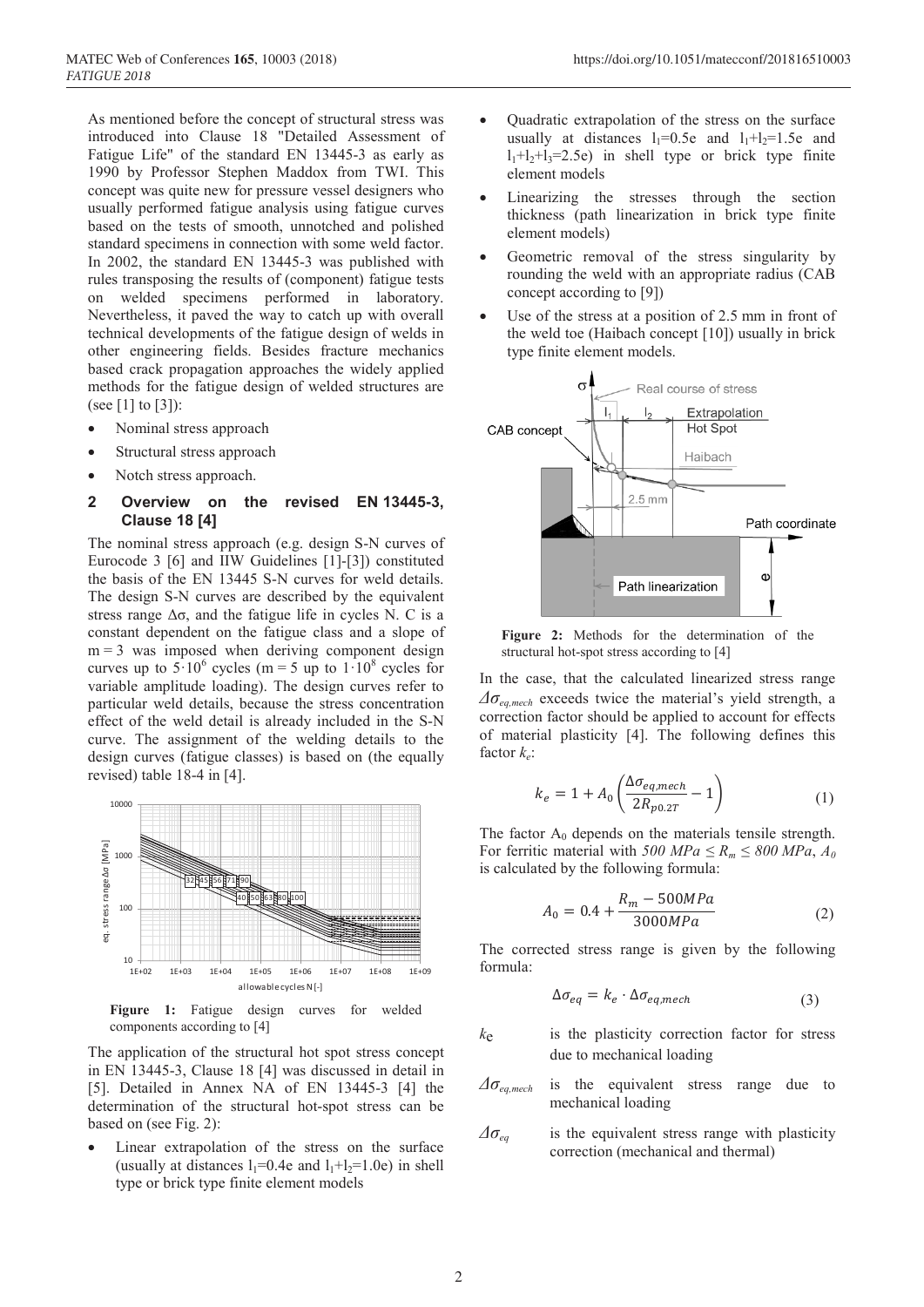### **2.1 General comparison of the fatigue assessment with different codes**

The conceptual basis for the fatigue evaluation of welds is:

- The factorial consideration of the weld seam
- The fatigue assessment based on strain-life fatigue curves (of unnotched and unwelded polished round or hourglass standard specimens)

In fatigue analyses, the fatigue strength reducing influences of weld seams are to be considered as a function of the weld seam treatment. Notice: Stress indices with regard of fatigue are part of the different codes. The background of these Fatigue Strength Reduction Factors (FSRF) are given in WRC 432 [15] and is a base for the codes ASME III/ VIII-2 (US), RCC-M (French) and KTA (German).

Table 1 shows a section of table 8.4-1 of the German Nuclear Code KTA 3201 [16], where several FSRF are given.

**Table 1:** Examples of FSRF in German Code KTA [16]

| Piping products and joints       | <b>FSRF</b> for pressure |
|----------------------------------|--------------------------|
|                                  | loading $(K_1)$          |
| Straight pipe, remote<br>from    | 1.0                      |
| welds or other discontinuities   |                          |
| Butt girth welds between         |                          |
| straight pipes or pipe and butt- |                          |
| welded item                      |                          |
| a) flush                         | 1.1                      |
| b) as-welded                     | 1.2                      |
| Longitudinal butt welds<br>ın    |                          |
| straight pipe                    |                          |
| a) flush                         | 1.1                      |
| b) as-welded $s_c > 5$ mm        | 1.2                      |
| c) as-welded $s_c \le 5$ mm      | 2.5                      |
| Curved pipe or elbows            | 1.0                      |
| <b>Branch connections</b>        | 2.0                      |
| Butt welding tees                | 4.0                      |

In the European Code EN 12952-3 [18] for Water-tube boilers and auxiliary installations Fatigue Strength Reduction Factors are given for the categories "mild", "middle" and "strong" depending on the ultimate strength of the material and calculated allowable numbers of cycles.

**Table 2:** EN 12952-3 – Fatigue strength reduction factors for welds [18]

| <b>Tensile Strength</b> | <b>Welding Class</b>                  |
|-------------------------|---------------------------------------|
| Rm                      | Middle fatigue reduction K2           |
| MPa                     | $C_{k2}$                              |
| 400                     | $1.6 \le 0.21 \lg N_a + 0.79 \le 2.1$ |
| 600                     | $1.9 \le 0.40$ lg $Na + 0.60 \le 3.1$ |
| 800                     | $2.1 \le 0.56 \lg N_a + 0.44 \le 4.0$ |
| 1000                    | $2.5 \le 0.75$ lg $Na + 0.25 \le 5.0$ |

### MATEC Web of Conferences **165**, 10003 (2018) https://doi.org/10.1051/matecconf/201816510003

# **2.2 Comparison of the Design Fatigue Curves between the Codes – KTA, ASME III, RCC-M, EN 12952-3 and EN 13445-3**

In Figure 3 the design fatigue curves based on unnotched and unwelded polished round or hourglass standard specimens of the codes KTA [16], ASME III [17], RCC-M [19] and EN 12952-3 [18] reduced by the FSRF as defined in the codes are shown and compared with the component fatigue design curves as given in EN 13445-3 [4].

Note that this comparison is done under the retention of the different methodological bases as explained above. In the case of the component fatigue curves as given in EN 13445-3 [4] the stress range is proportional to the load of the underlying load controlled tests while in the case of the other mentioned design codes the stress range is plotted in terms of pseudoelastic stress resulting from a simple multiplication of the results of the underlying strain-controlled fatigue tests with Young's modulus and applying a constant FSRF. Comparison results are almost necessarily different, particularly in the high cycle fatigue range (HCF) where the component fatigue curve represents the decrease of the endurance limit due to the weld. Obviously, the application of a constant FSRF is not sufficient to provide the correction for the entire fatigue lifetime range from the low cycle fatigue range (LCF) to the high cycle fatigue range (HCF) and the endurance limit.

Figure 3 displays the comparison of the fatigue curves with middle fatigue strength reduction, in this case the FAT40 of EN 13445 with the factors K3 of EN12952 and FSRF=3.0 of ASME, RCC-M, KTA.



**Figure 3:** Fatigue curves for middle weld reduction

The comparison shows, that the FAT63-curve is conservative in the high cycle fatigue regime. Below  $2 \cdot 10^5$  cycles the FAT63-curve should give results above the other curves.

# **2.3 Comparison of mechanical correction factors between the Codes – KTA, AD 2000 and EN 13445-3**

The plasticity correction factor for stress due to mechanical loading *ke* differs between EN 13445-3, AD 2000 [20] and KTA. For a limited material range (given tensile stress and steel alloy type), it is possible to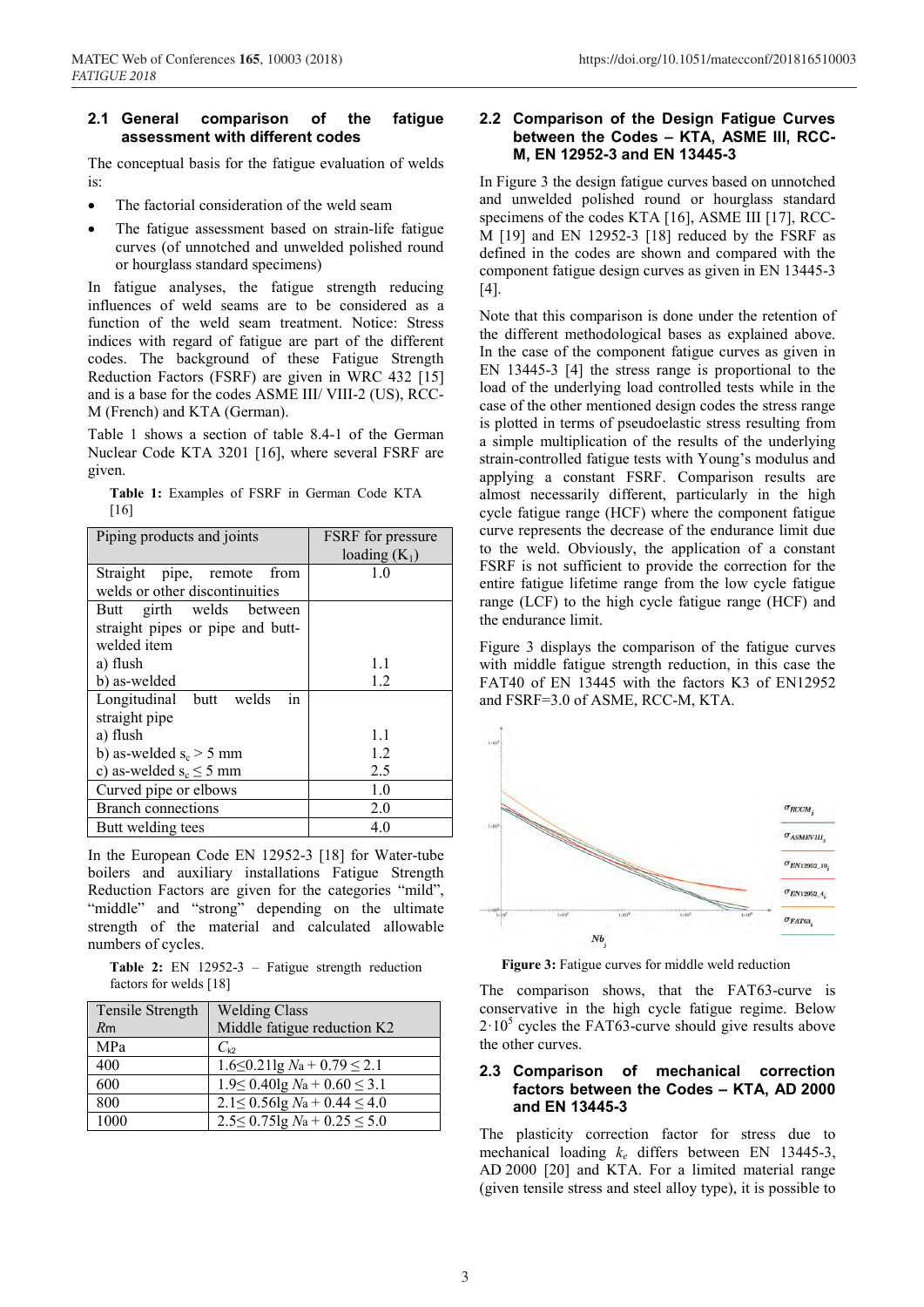compare the correction factors of the different design codes with each other.

The mechanical correction factors  $k_e$  for the French and American nuclear Code (RCC-M and ASME III) are calculated in a similar way as in the German KTA Code.

Figure 4 displays the correction factor depending on the ratio of mechanical stress range *Δσeq,mech* and yield stress  $R_{p0.2}$ . The curves are only valid for ferritic material with a tensile strength between 500 MPa and 800 MPa.



**Figure 4:** Plasticity correction factor for stress due to mechanical loading

As shown in Figure 4, the correction factor  $k_e$  need to be taken into consideration only when the mechanical stress range *Δσeq,mech* exceeds twice the material's yield strength.

The correction factor  $k_e$  in the nuclear KTA code produces the most conservative values, especially for high stress/strength ratios.

# **3 Calculation examples for consolidation of EN 13445-3, clause 18 and annex NA [4]**

### **3.1 Specification of Round Robin**

Different calculation examples were analyzed with the target to compare the different proposed approaches of structural stress determination in annex NA of the revised EN 13445-3 based on the results of the fatigue analysis according to Clause 18 of EN 13445-3. It should be noted that two methods for linear and quadratic extrapolation were used for the hot-spot stress approach and the results of volume models with and without modeled welding overlap were compared. Originally, four examples were analyzed for structural stress determination. [14]

The following three calculation examples were analyzed:

- (1) Flat head with cylindrical shell
- (2) Central nozzle in elliptical head
- (3) Nozzle in a cylindrical shell

The calculation example 1, flat head with cylindrical shell, refers to the fatigue tests described in [11]. Figure 5 shows the essential dimensions and cyclic loads for this calculation example 1.



**Figure 5:** Example 1 – Flat head with cylindrical shell

The calculation example 2, central nozzle in elliptical head, and the calculation example 3, nozzle in a cylindrical shell, based on the document CEN/TC 54 N 1715 [12], where an application example of EN 13445-3, a vertical vessel with bracket supports, is given. Figure 6 shows the essential dimensions and cyclic loads for example 2 and Figure 7 shows the essential dimensions and cyclic loads for example 3.



**Figure 6:** Example 2 – Central nozzle in elliptical head

The calculation examples 1 and 2 could be analyzed based on rotationally symmetrical FEA-models. Therefore, a calculation model has been added so that a 3D model is also investigated.

The example 3, a nozzle in a cylindrical shell, is based on the proceedings paper no. PVP2013-97568 [13]. Before, the example was used to demonstrate the simplified method for fatigue assessment of the European Pressure Vessel Standard EN 13445. Figure 7 shows the essential dimensions and cyclic loads for this example 3.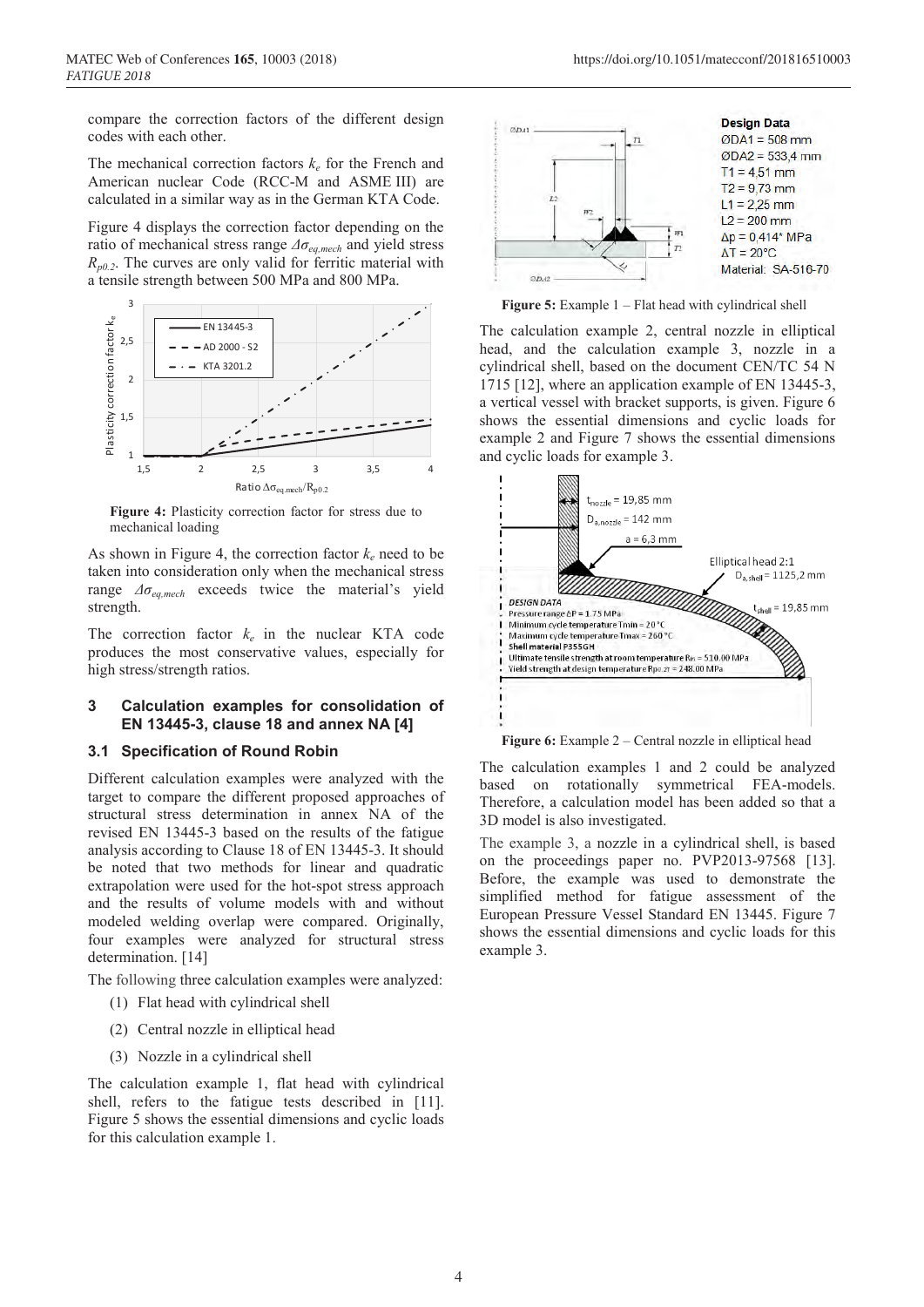

**Figure 7:** Example 3 – Nozzle in a cylindrical shell

### **3.2 Results of Round Robin**

The different methods described in part 2 of the paper were applied by the round robin participants. The stress results are presented on a tabular basis for each example. Further, the resulting allowable load cycles were also analyzed according to EN 13445-3 Chapter 18 and presented in bar graphs.

The extrapolation method (linear and quadratic) uses the stress at the surface of the adjacent structure at different locations. It was not explicitly regulated which locations (distance from hot-spot point) have to be used for the stress extrapolation.

When using shell element formulation, the hot-spot point was defined for all models at the intersection of the shell geometry in the simulation model (equivalent to the midsurface of the components). The fillet weld, which acts as an additional reinforcement of the butt weld, was only considered, when a volumetric (brick) element formulation was used.

The through-wall linearization is presented using different options of calculating the resulting structural stress. The first option (here named equivalent stress method) uses all structural stress components for calculating the equivalent structural stress. The second option uses only the structural stress normal to the hypothetical crack plane, as proposed by ASME VIII-2 [21].





**Figure 8:** Local stress results (von Mises stress) at the weld of the flat head (with weld reinforcement)

In the Figure 8 above, the equivalent stress results for example 1 are presented. The highest stress occurs at the weld toe inside the vessel, close to the cylindrical shell.

**Table 3:** Results for different structural stress evaluation concepts

|                                              | Min. stress<br>[MPa]                    | Max. Stress<br><b>[MPa]</b> | Median stress<br><b>[MPa]</b> | Max. scatter<br>[MPa] |
|----------------------------------------------|-----------------------------------------|-----------------------------|-------------------------------|-----------------------|
|                                              | FE-model with shell element formulation |                             |                               |                       |
| Direct Method                                | 434                                     | 436                         | 435                           | $\overline{2}$        |
| Linear Extrapolation                         | 515                                     | 519                         | 517                           | 4                     |
| Quadratic Extrapolation                      | 520                                     | 521                         | 521                           | 1                     |
| Haibach concept (2.5 mm)                     |                                         |                             | 477                           |                       |
| FE-model with volumetric element formulation |                                         |                             |                               |                       |
| Linear Extrapolation                         | 450                                     | 452                         | 451                           | $\overline{2}$        |
| Quadratic Extrapolation                      | 446                                     | 453                         | 450                           | 7                     |
| Linearization<br>equivalent stress method    | 311                                     | 353                         | 332                           | 42                    |
| Linearization<br>normal stress method        | 488                                     | 496                         | 492                           | 8                     |
| Haibach concept (2.5 mm)                     | 409                                     | 410                         | 410                           | 1                     |
| CAB concept                                  | 495                                     | 496                         | 496                           | 1                     |

Table 3 shows that there is less scatter between the participants of the working group for all concepts except for the linearization using the equivalent stress method. The structural stress for this method is also very low compared to the other concepts.

Furthermore, there are only small differences between linear and quadratic extrapolation methods in the case of using shell or volumetric elements. In addition to that, various extrapolation schemes have been applied. The different distances 0.5e/1.5e or 0.5e/1.5e/2.5e and 0.4e/1.0e or 0.4e/0.9e/1.4e to the hotspot for deriving stresses have minor influence on the stress results.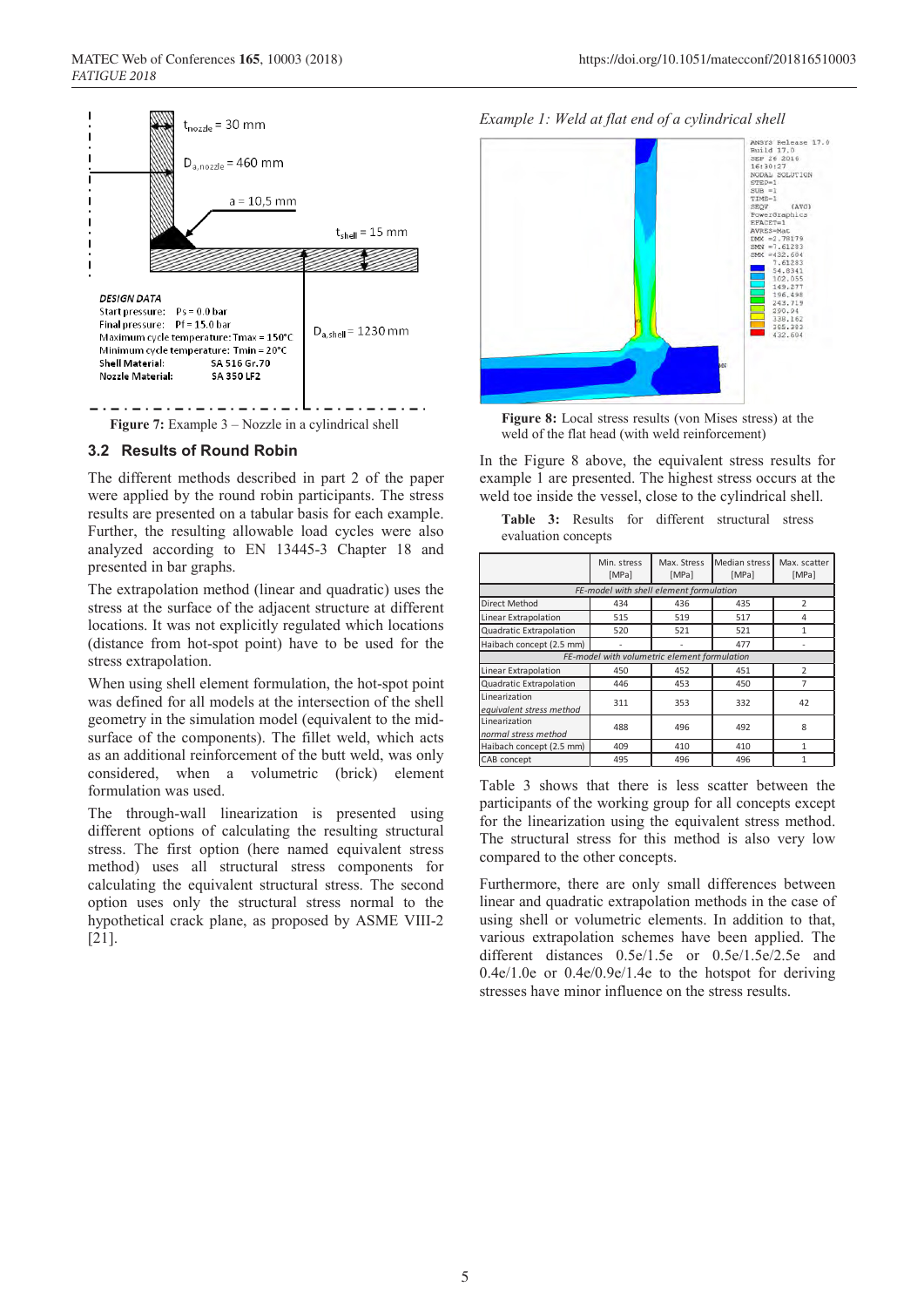

**Figure 9:** Comparison of allowable load cycles

It should be noted that in the bar graphs the average stress value of the linear and quadratic extrapolation using the same hotspot has been considered in the calculation of the allowable load cycles. The analogous procedure has been executed for volumetric elements.

It can be seen that the equivalent stress method estimates a significantly higher service life than the other methods because of the low stress result. The Haibach method produces a slightly higher number of allowable cycles than for example the linearization (equivalent stress method and normal stress method) or the CAB-concept. Using FAT 71 for shell and solid elements produces comparable results.

*Example 2: Nozzle weld in an elliptical head*



**Figure 10:** Local equivalent stress results (von Mises) at the nozzle weld (model for CAB-concept)

|                                           | Min. stress<br>[MPa]                         | Max. Stress<br>[MPa] | Median stress<br>[MPa] | Max. scatter<br>[MPa]    |
|-------------------------------------------|----------------------------------------------|----------------------|------------------------|--------------------------|
|                                           | FE-model with shell element formulation      |                      |                        |                          |
| <b>Direct Method</b>                      | 100                                          | 101                  | 101                    | 1                        |
| Linear Extrapolation                      | 101                                          | 108                  | 105                    | 7                        |
| Quadratic Extrapolation                   | 102                                          | 109                  | 106                    | 7                        |
| Haibach concept (2.5 mm)                  |                                              |                      | 100                    |                          |
|                                           | FE-model with volumetric element formulation |                      |                        |                          |
| Linear Extrapolation                      | 105                                          | 113                  | 109                    | 8                        |
| Quadratic Extrapolation                   | 105                                          | 113                  | 109                    | 8                        |
| Linearization<br>equivalent stress method | 66                                           | 99                   | 83                     | 33                       |
| Linearization<br>normal stress method     | 108                                          | 110                  | 109                    | $\overline{\phantom{a}}$ |
| Haibach concept (2.5 mm)                  | 107                                          | 108                  | 108                    | 1                        |
| CAB concept                               | 115                                          | 118                  | 117                    | 3                        |

**Table 4:** Results for different structural stress evaluation concepts



#### **Number of allowable load cycles [-]**

### **Figure 11:** Comparison of allowable load cycles

Regarding the scatter of the methods, the same behavior of the methods as in example 1 can be observed. In this example the observed discrepancies in stress results by choosing different hotspots for shell models is less pronounced than in example 1. Again, the equivalent stress method of the linearization estimates more than double the number of load cycles than all other structural stress methods. The CAB concept is more conservative compared to all other methods using volumetric elements. The Haibach method without the modeled weld reinforcement delivers nearly the same number of allowable load cycles compared to a model with weld reinforcement.

It should be noted that in the bar graphs the average stress value of the linear and quadratic extrapolation using the same hotspot has been considered in the calculation of the service lives. The analogous procedure has been executed for solid elements.

The use of FAT 71 in connection with volumetric elements would result in a comparable number of load cycles for shell models and contribute to the expectation as stated in example 1 (see Fig. 11).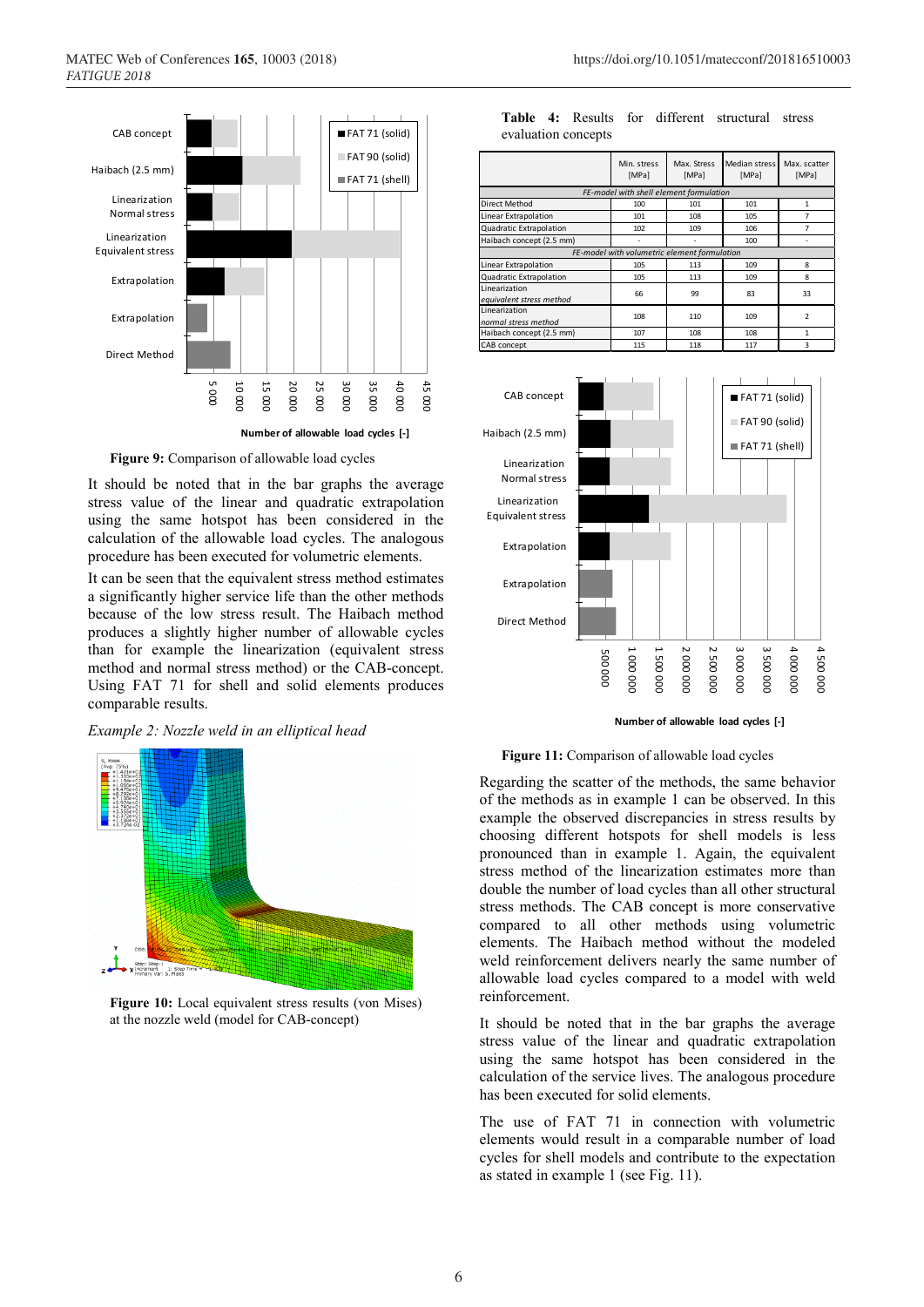### *Example 3: Nozzle weld in a cylindrical shell*

The FE-model for the nozzle weld in a cylindrical shell is the only example using a 3D modeling space instead of an axisymmetric model.



**Figure 12:** Local equivalent stress results (von Mises) and deformation around the nozzle weld (with modeled weld)

In Fig. 12 the deformation, mesh density and equivalent stress (von Mises) are illustrated. The highest stress level occurs as expected at the weld toe.

**Table 5:** Structural stress results for the nozzle weld

|                                              | Min. stress | Max. stress | Median stress | Max. scatter  |
|----------------------------------------------|-------------|-------------|---------------|---------------|
|                                              | [MPa]       | [MPa]       | [MPa]         | [MPa]         |
| FE-model with shell element formulation      |             |             |               |               |
| <b>Direct Method</b>                         |             |             | 145           |               |
| Linear Extrapolation                         | 176         | 177         | 177           | 1             |
| Quadratic Extrapolation                      | 178         | 178         | 178           | O             |
| FE-model with volumetric element formulation |             |             |               |               |
| Linear Extrapolation                         | 137         | 138         | 138           | 1             |
| Quadratic Extrapolation                      | 137         | 139         | 138           | 2             |
| Linearization                                | 126         | 128         | 127           | $\mathfrak z$ |
| equivalent stress method                     |             |             |               |               |
| Linearization                                | 131         | 134         | 131           | 3             |
| normal stress method                         |             |             |               |               |
| Haibach concept (2.5 mm)                     | 143         | 144         | 144           |               |
| <b>CAB</b> concept                           | 158         | 159         | 159           |               |



**Figure 13:** Comparison of the number of allowable load cycles for FAT-71 and FAT-90

The results in Table 5 show very little scatter for all methods used. Even for the through-wall linearization (equivalent stress method), the results are in-line with the other methods.

Remarkable is also the significant difference when using shell or volumetric element formulation.

As the level of stress is lower, when using a volumetric element formulation, the number of allowable load cycles differs a lot between shell and volumetric element formulation.

### **3.3 Comparison of the allowable cycles with different design codes**

For comparison of the calculated allowable number of cycles with different design codes, the results of the volumetric FE-models were used. The structural stresses were estimated based on the quadratic extrapolation method. For the assessment procedure of the codes ASME III, ASME VIII-2 [21], RCC-M and KTA, the results of the CAB concept were used as notch stresses.



**Figure 14:** Allowable load cycles for the analyzed examples as a comparison between different codes

The comparison of the results show no fundamental deviations to the other assessment procedures. The results of the weld assessment concept in ASME VIII-2 [21] are close the results in EN 13445-3. The results of EN 12952-3 seems to be conservative in the LCF-region and non-conservative in the HCF-region.

The results according to AD 2000 are comparatively low for example 2 and 3, because of the classification of the weld geometry in class K2. For example 1, the weld detail was classified in class K1. For the analysis according to EN 13445, all weld details were classified in FAT71.

### **4 Summary and Conclusions**

In the following, the results for the calculation examples with regard to the concepts for the determination of the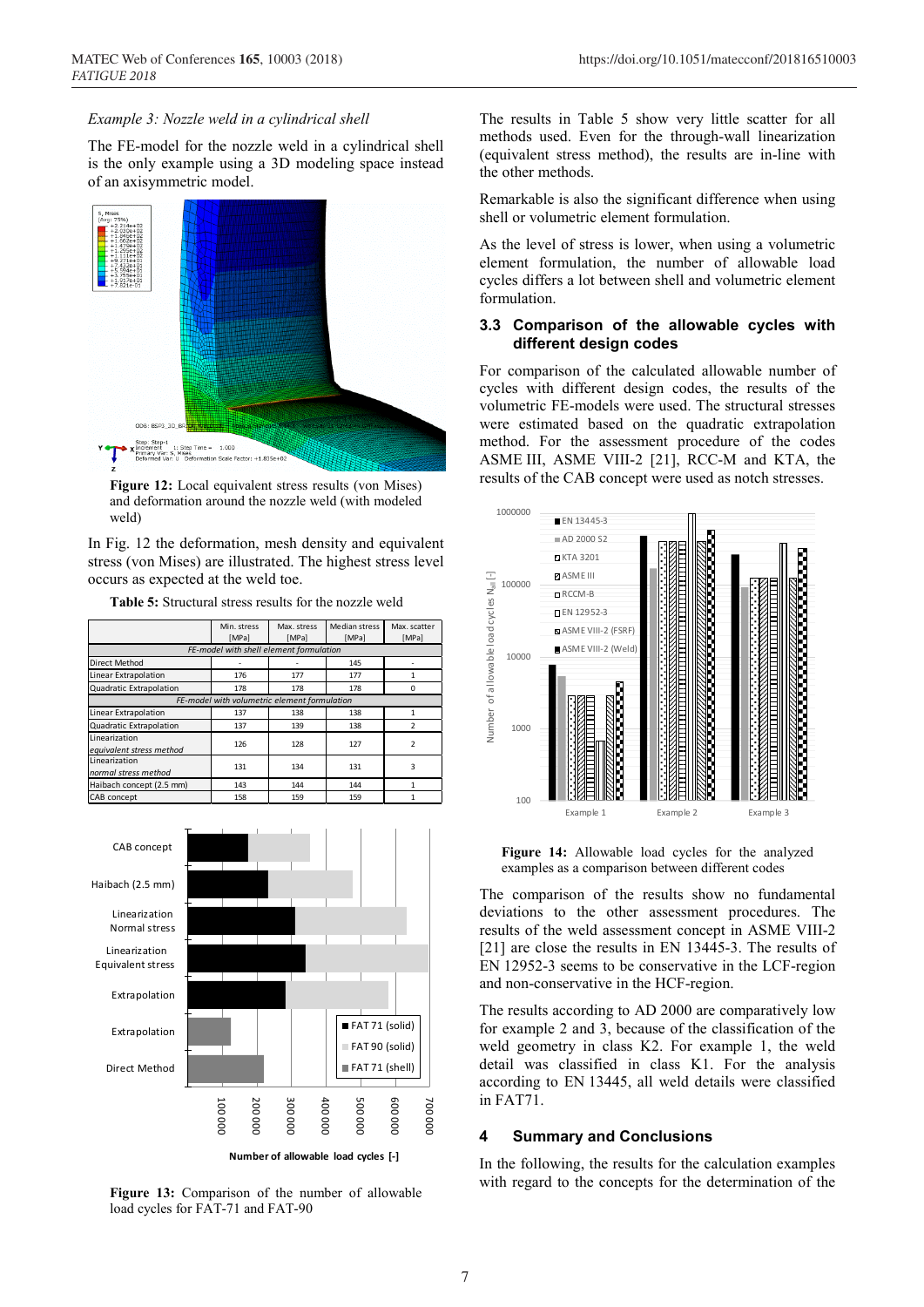structural stresses are evaluated and recommendations are derived.

### *Hot-spot approach*

The quadratic extrapolation procedure delivers only slightly higher stress values compared to the linear extrapolation. The different methods based on different distances between the surface stress extrapolation points have only negligible influence on the stress result. The use of shell elements instead of brick elements leads in general to higher stress values.

If the fatigue evaluation is based on the weld design fatigue curve FAT90 in general instead of the recommended FAT Class in table 18.4 of EN 13445-3 [4] for brick elements, larger differences for the number of allowable cycles between shell and brick elements will result. As a results, the only use of the FAT Class acc. to 18.4 of EN 13445-3 [4] is proposed.

# *Through-wall linearization*

The results for all calculation examples show the lowest stress level compared to all other concepts when using the equivalent linearized stresses. In addition, the deviation between the results of the participants of the Round robin is the biggest. This appears to be due to the mesh dependency of the results. Therefore, a modification of this method was investigated. The modification uses the largest stress perpendicular to the expected crack plane, as proposed by ASME VIII-2 [21]. For the three calculation examples, the modification shows different success. Further investigations are necessary.

# *Haibach-concept*

The calculated structural stresses of the Haibach-concept for the calculation examples 2 and 3 are in the same level as the Hot-spot-approach. For the example 1, this concept underestimated the structural stress. The reason is the thin shell thickness of 4.51 mm compared with the evaluation distance of 2.5 mm from the weld toe, where the stress has to be taken. For thin-walled structures, the result may be non-conservative. Therefore, a different method is proposed in the preliminary annex NA of EN 13445 [4]. The Haibach stress is located at 2.0 mm from the weld toe and for a smaller wall thickness than 8 mm, the stress is taken from the point 0,25\*wall thickness.

# *CAB-concept*

The calculated structural stresses of the CAB-concept have a higher stress level than all other methods for all calculation examples. This concept shows for all applications stable results regardless of different grid sizes in the FE-models of the participants of the round robin test. For mechanical loads, full penetration welds and testing group 1 or 2, the stresses estimated by the CA-concept can be reduced by a correction factor of  $f_{\text{CAB}} = 0.95$  [4].

The comparison with other codes in section 3.3 of the paper shows, that the proposed calculation procedure in EN 13445-3 lead to results closed to the results of other well-established codes.